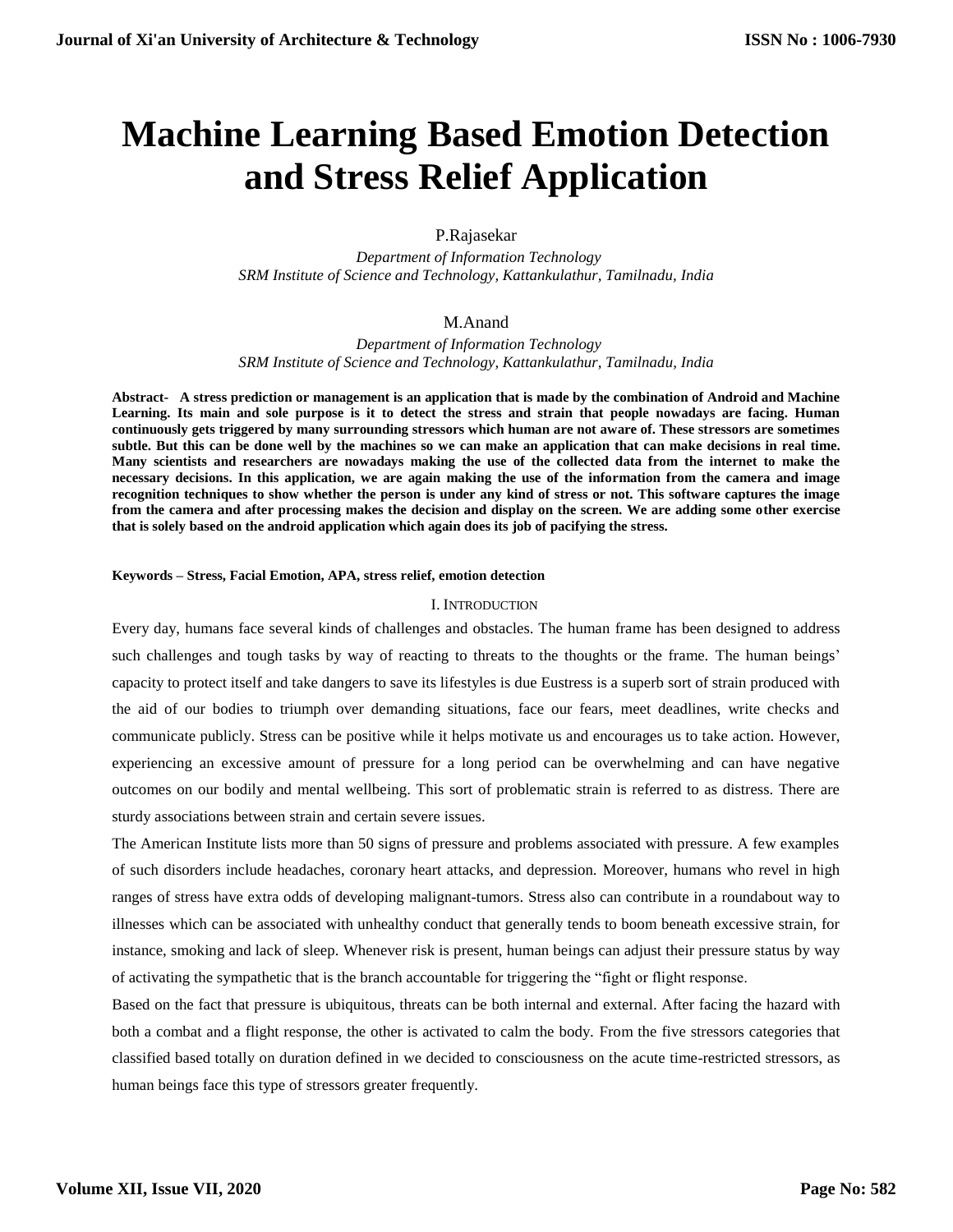## II. EXISTING SYSTEM

The existing system is free online services that people may or may not access. It is sure that it is useful but people rarely take that kind of advantage. People sometimes even are very bored by this kind of things so they mainly avoid going online. Moreover, it takes time for people to learn the interface and identify the available features.

## **Limitations:**

- Expensive and Time-consuming
- Too much effort
- Sometime can be misleading
- Limited resources

# III. PROPOSED ALGORITHM

The proposed system of this application will surely help people in accessing the information in the right way and people can enjoy and be stress free and relax. It makes people calm and compose. It also includes the breathing exercise that makes the people relax. In the initial stage of development, this might look naïve but we are pretty sure that it would benefit people in large numbers. The project involves the design and implementation of an online stress management application. This system presents an application of online ML based stress management application.

## **Advantages**:

- Less time to access
- Work faster
- More interactive



Figure 1. Architecture of the Stress Management system

# V. LITERATURE REVIEW

In [1] shows the status of the Electronic Health record well known as HER system in the USA. Currently, the situation in the USA is poor, As the expenditures are high but the quality remains poor. The Affordable Care Act in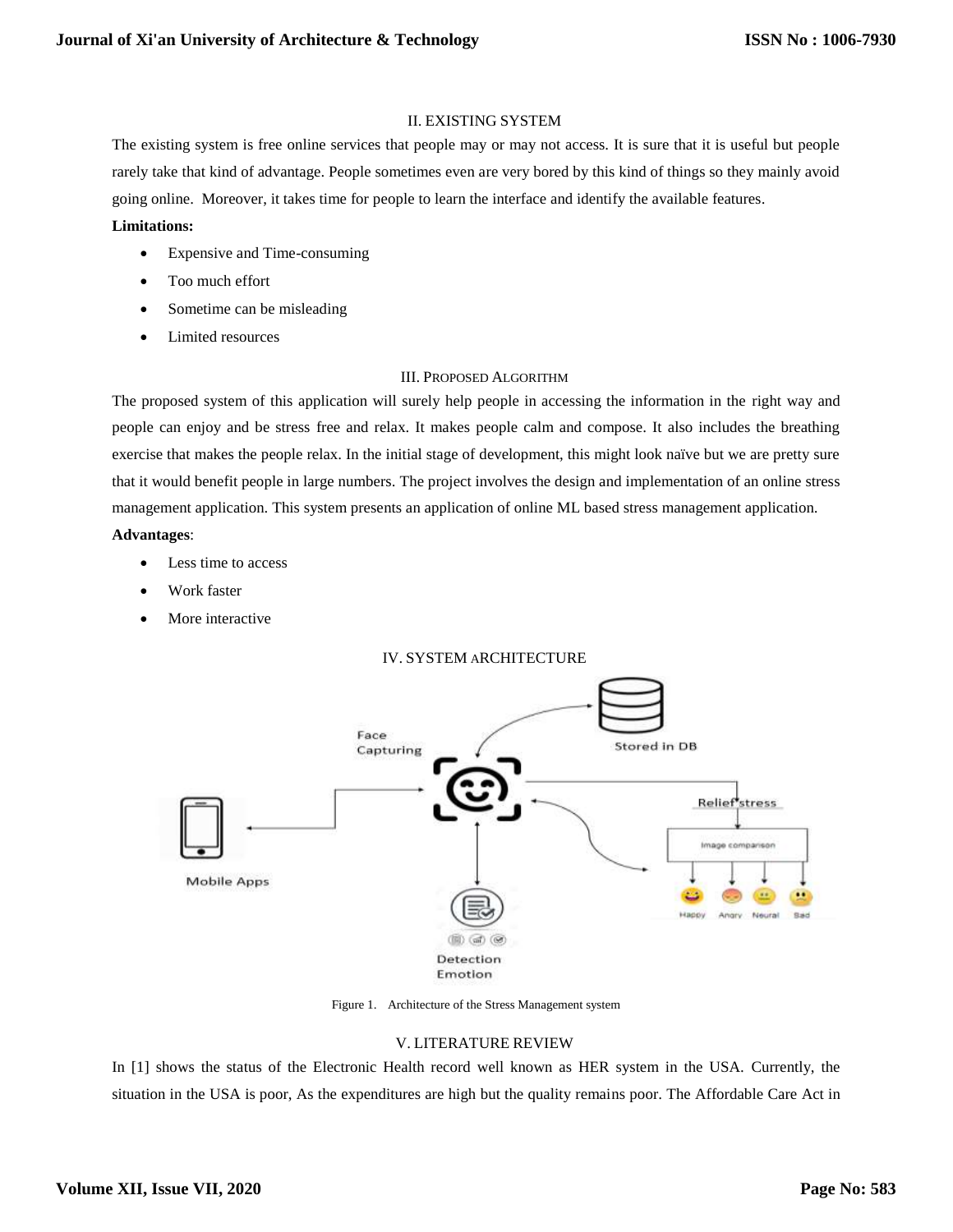the year 2010, attempted in saving cost by saving the cost and improving the quality of care by offering incentives to use Electronic Health Record System. This project didn't receive that much of success. As it requires collaboration of not only the patient but the total system. Apart from economical barrier other things also comes in hinderance for this project to be success so many factors decide the fate of this project.

This paper [2] was totally based on the Access control mechanism which again showed the importance of Security in the system to maintain the integrity of the information of the person. Finally, we can use the idea of UCON to meet the challenge of the confidentiality, data integrity and privacy protection.

Facial Expression [3] decides the emotion of the person. Hence, in order to decide the emotion of the person it was quite obvious we need to look after the emotion detection part. This helped in making of the code fit for our use. Both the other of this paper did excellent work of collecting the necessary job of collecting all the necessary information required.

In this paper [4], the authors discussed more about stress detection. They presented that stress makes the business as big as 200 dollars a year according to APA, the American Psychological Association.

#### VI. EXPERIMENT AND RESULT

## **Login/Registration**

Here we design to develop sign in and sign up screen. We have two kinds of user namely customer and manager. Android [5] used XML to develop screen in the application. The sign-in page for customer contains UserId and Password, after the audit, if it matches Password to allow to go inside the app else alert message to show to check it again. The manager sign in contain UserId and Password [6] and after the match it will allow the manager to go inside else error message will show to check it again.



Figure 2. Registration Module

# **Database Handling**

In this module, admins only have the right to register a new user for both parent and Drivers. We want to store all detail at cloud[14]. So, with the help of PHP and JSON we store all the data to the MYSQL database at cloud. **Screen Capture of the Subject**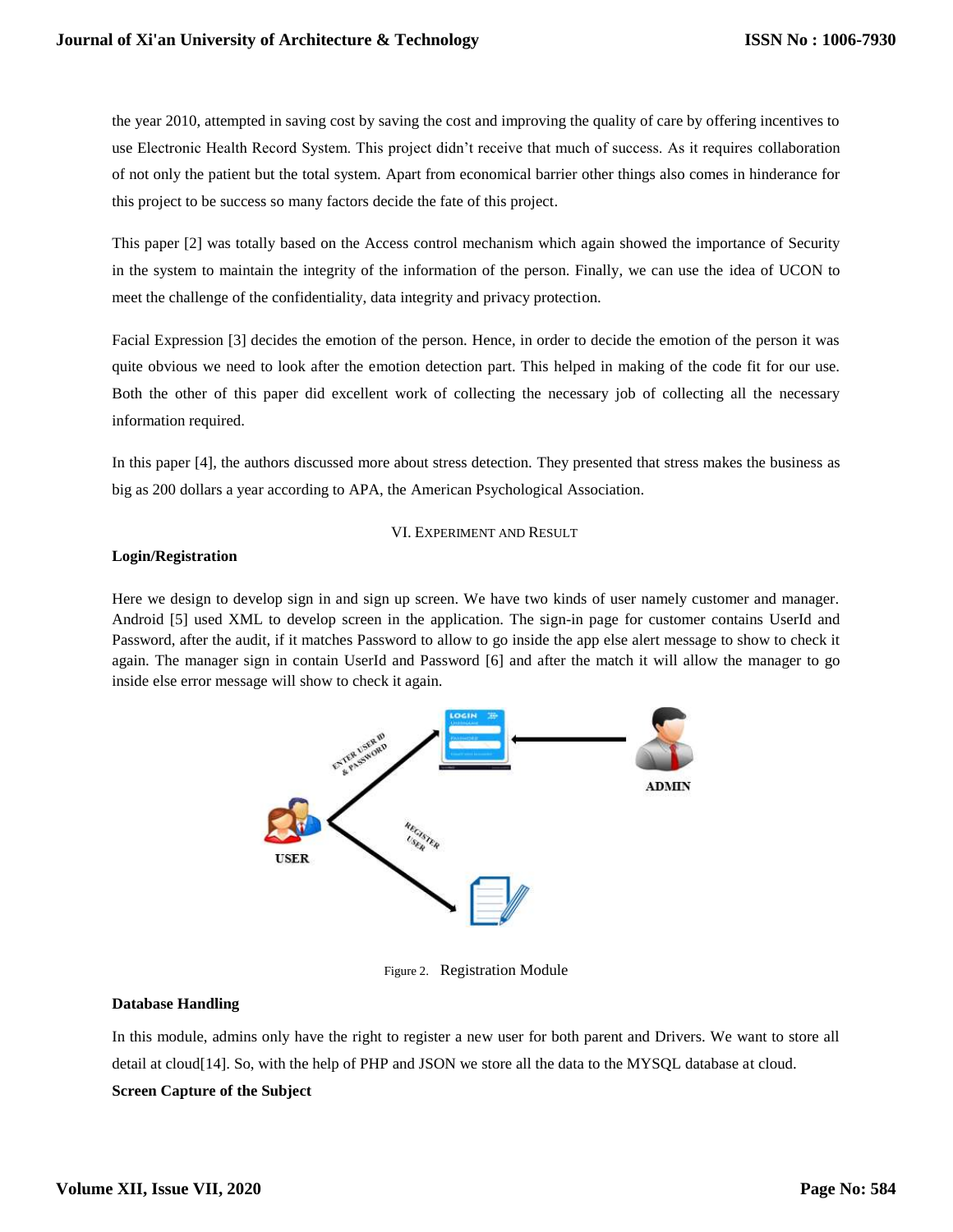In this module we have to develop a capturing a user face on the screen and capture the picture to store in Database storage. So, capturing screen module the user face can access using an application.



Figure 3. Screen Capture of the Subject

#### **Emotion Detection**

In this module we have to create an emotion detection [7] the user face input gets on the screen to the solution for stress expression recognition for the combination with image pre-processing [8] step. It described the innovative solution that provides efficient face expression.



Figure 4. Emotion Detection Module

#### **Stress Relief**

In this module, we have implemented the stress relief to analysis the user information of through this apps. The stress relief [9][11] process is analysis the result of the user face expression and the data can be stored. The user helps to breathing exercise [10][12][13] are implement of the stress relief using an application.



Figure 5. Registration Module

#### VII.CONCLUSION

Nowadays, we can see so many things coming in the form of trouble, it can be in any form fear, anxiety, tension and many more. Stress can also come up in many ways it may be due to oneself, due to others or even it can be due to the environment. It is very important to manage the stress in some way. This application of our help in managing the stress at certain level. Although, it is not perfect, but I am pretty sure that in sometime it will be use more often. The accuracy attained by us 65.00 percent and I think that is good in the initial face of the development.